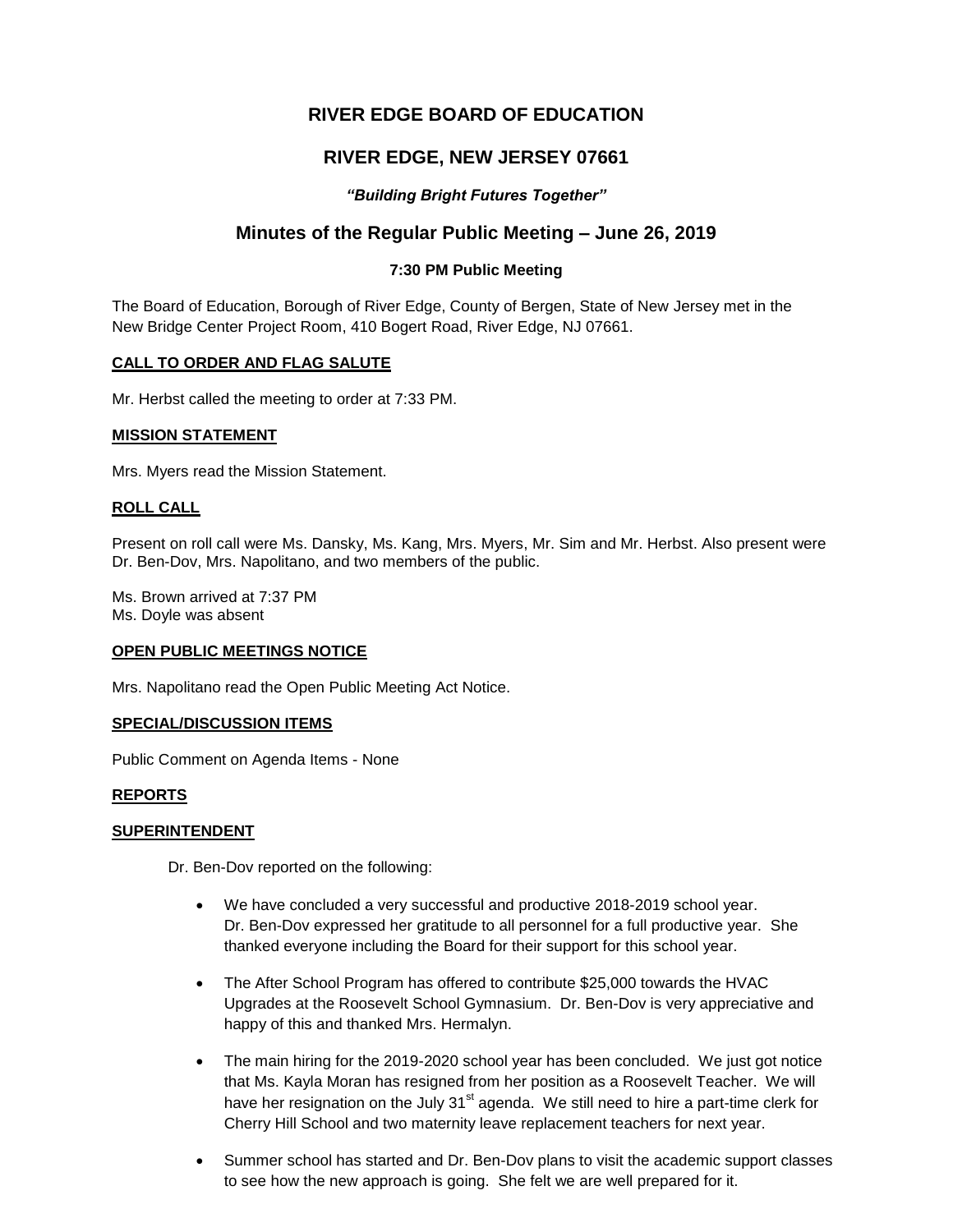- The HVAC Upgrades at the Roosevelt School Gymnasium have begun and the Media Center Renovations at Cherry Hill School will start tomorrow.
- We received from the State our school assessment for implementing the Anti-Bullying Bill of Rights. This is for the 2017-2018 school year. Dr. Ben-Dov said it does not need to be approved, but it does need to be discussed. Our district received 78/78 points. It was represented in several different categories which she outlined. We were in compliance with everything and it will be posted on our district website.
- There was a potential HIB Incident to report. The incident occurred on June  $14<sup>th</sup>$ . It involved two Cherry Hill School kindergarten students that were playing outside. One student was covered in mud and stated the other student pushed him. The student's parent reported to a teacher that the student that was accused of pushing had been teasing the other student all year long about his speech. After investigating it was found that the student wasn't pushed and was playing alone in the mud. The parent demanded the incident be investigated as an HIB and it was found that the student that was accused of pushing admitted to mimicking the student's speech to understand him better. It was investigated and found not to be HIB related. Counseling sessions were given and the parents said they will reinforce it with the student over the summer.
- We are discussing goals for next school year and we will do more of this at the next board meeting when Dr. Ben-Dov is hoping to affirm them. She is expecting to start these goals on July  $1<sup>st</sup>$ . She has a whole bunch of tasks she is planning for the summer that will lead up to goals we are going to establish. Some of these goals being explored included the following: waiting on the proposal from the Demographer to address the long-term goals, teachers and administrators will attend Responsive Classroom Training and Dylan's Wings of Change training, curriculum for LGBTQ, policies for LGBTQ, Climate Survey, Artist-in-Residence will be announced. The remaining polices will be reviewed, the social media page will be created, summer school academic intervention will be monitored, new teacher orientation, and work with personnel will continue.

# **PRINCIPAL**

Dr. Ben-Dov read the following report for Mrs. Heitman:

- June was a very busy month. We had great field days. Fifth and sixth grades had a field day and k-4 had one. Both went very well.
- Mrs. Heitman gave the sixth graders the option to eat with their friends on the peaceful playground. Mrs. Heitman watched them for the last week of school and they had a lot of fun.
- Graduation was a huge success. Though there was much planning, the students were great with their speeches, singing, and instrumental players.
- Mrs. Heitman thanked Ms. Brown for representing Cherry Hill School's graduation. She was awesome!
- Mrs. Heitman thanked the PTO for the gifts they are donating to Cherry Hill School. The screens will enhance our Gymnasium and Multi-Purpose Room. The five chromebook carts will update the collection of chromebooks.
- We had our first meeting for recognizing students and staff that follow our Margaret Wheatly's slogan: Take Care of Yourself, Take Care of Each Other, Take Care of This Place.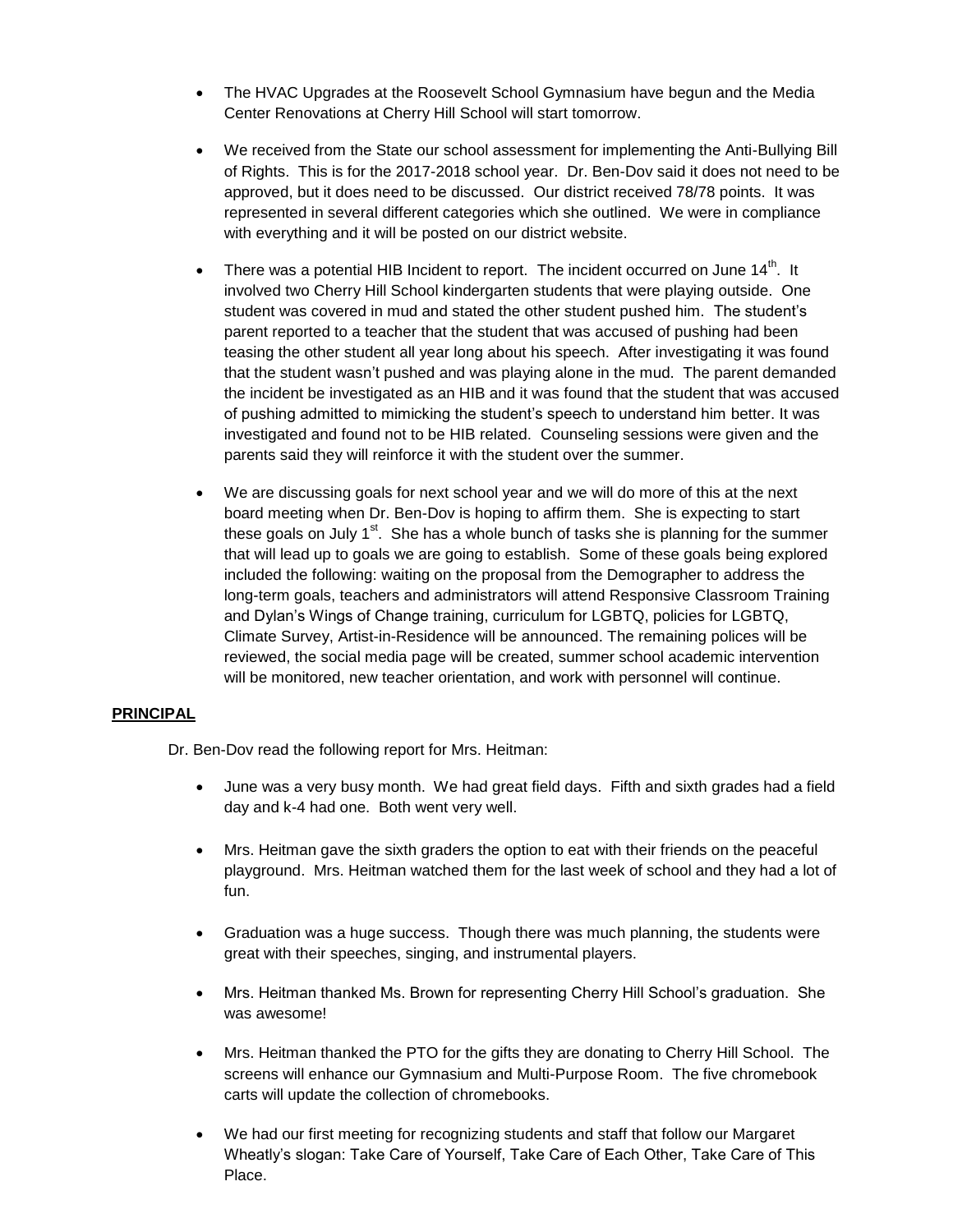- There are just a few moves, and I look forward to the Library renovation.
- Congratulations to Mrs. Rosen on her retirement. I wish her all the best and she will be missed.

### **BOARD SECRETARY**

Mrs. Napolitano reported on the following:

- The HVAC Upgrades at the Roosevelt School Gymnasium has begun and the Media Center Renovations at Cherry Hill School will start tomorrow.
- There is a revised agenda for tonight. Section D-Finance/Grants/Gifts number 9 has been revised for clarification of language.
- Maureen Kerne asked Mrs. Napolitano to invite all the board members to visit SCOPE at the River Dell High School on July 1-July 3 from 9AM-1PM. Mrs. Kerne has a list of students and where they will be interning.

### **PRESIDENT**

Mr. Herbst reported on the following:

- Mr. Herbst thanked and congratulated everyone for another wonderful school year
- Mr. Herbst thanked Ms. Brown for speaking at the Cherry Hill School graduation. She gave an amazing heartfelt speech.
- Mr. Herbst thanked the board members for attending the Board Retreat. It was a successful day and he thanked Dr. Ben-Dov and Mrs. Napolitano for setting it up.
- $\bullet$  At the June 12<sup>th</sup> board meeting we discussed the possibility of bringing a resolution to the Delegate Assembly for Senate Bill S3755. Mr. Herbst reached out to Sharon Seyler from NJSBA. She told him the current stance is to oppose the bill. They are going to wait until after the November elections to even pursue such a thing and at that point it might not even go to the Assembly. Mr. Herbst will continue to look into it.
- Mayor Mignone is moving to Utah. We will need to elect a new Mayor. Since Mayor Mignone is a Republican, the process is the Republican Committee will bring three names to Council to select a new Mayor.

### **COMMITTEES**

No committees reported at this meeting

### **MOTIONS TO BE ACTED UPON**

# **A. ADMINISTRATION / POLICY**

**1**. That the Board of Education approve the Minutes and Confidential minutes of June 10, 2019. (Addendum)

Motion by Ms. Brown Seconded by Mrs. Myers

Ayes: Ms. Dansky, Ms. Kang, Mrs. Myers, Mr. Sim, Mr. Herbst Nays: None, Abstained: Ms. Brown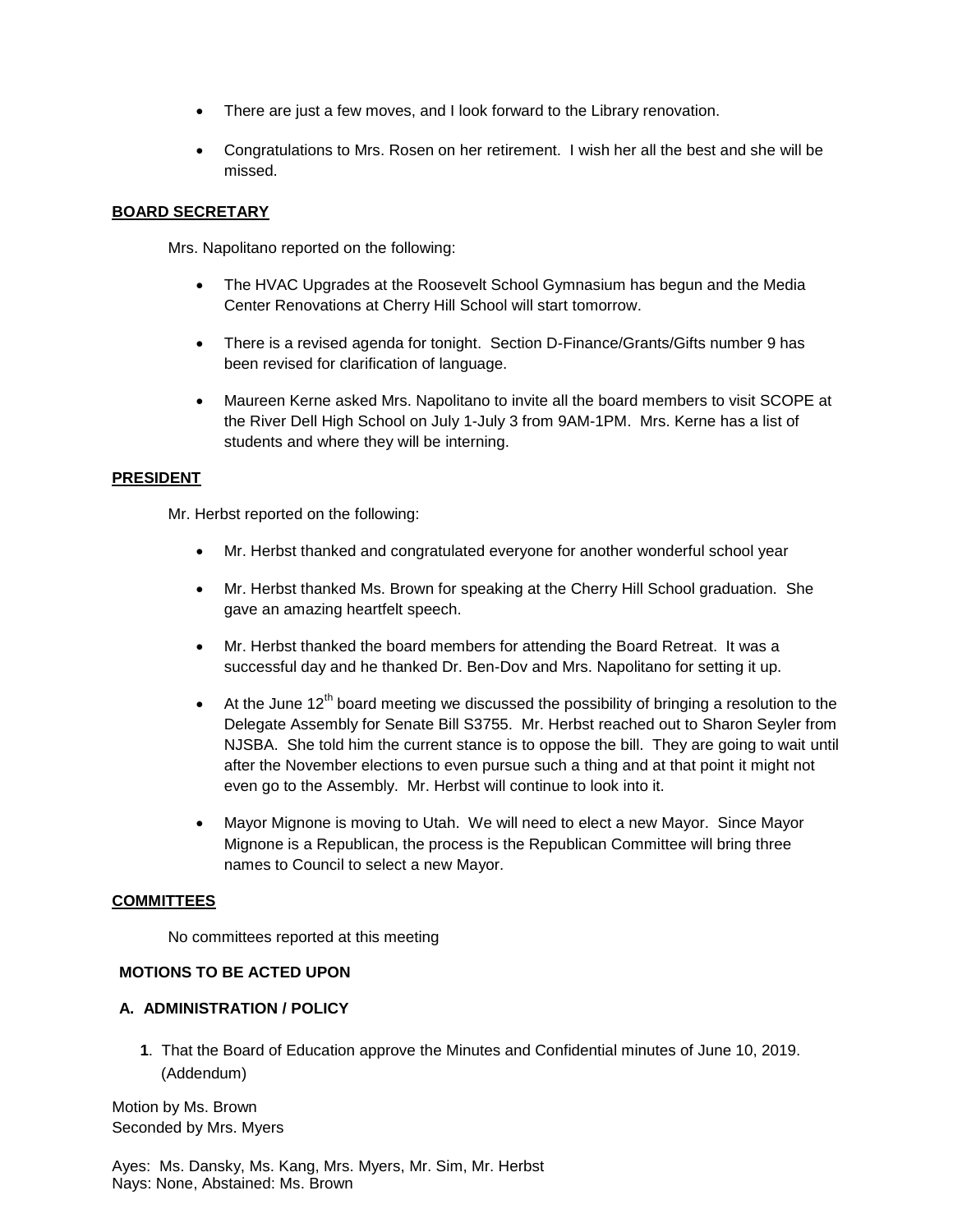**2**. That the Board of Education approve the Minutes of June 12, 2019. (Addendum)

Motion by Mrs. Myers Seconded by Ms. Kang

Ayes: Ms. Dansky, Ms. Kang, Mr. Sim, Mr. Herbst Nays: None, Abstained: Ms. Brown, Mrs. Myers

**3**. That the Board of Education approve the Minutes of the Board Retreat of June 15, 2019. (Addendum)

Motion by Ms. Kang Seconded by Ms. Dansky

Ayes: Ms. Brown, Ms. Dansky, Ms. Kang, Mr. Sim, Mr. Herbst Nays: None, Abstained: Mrs. Myers

- **4**. That the Board of Education approve the staff development and travel as per the schedule for June 2019 including relevant mileage reimbursement. (Addendum)
- **5**. **WHEREAS,** the Board of Education is meeting in public session on June 26, 2019.

**WHEREAS,** certain business transactions must necessarily be addressed during the hiatus of public sessions of the Board, including but not limited to, the offering of contracts of employment,

**NOW THEREFORE BE IT RESOLVED** that the Superintendent of Schools is authorized to offer contracts of employment on behalf of the Board between June 26, 2019 and July 31, 2019 subject to final approval of the Board at the next Regular Public Meeting.

- **6**. That the Board of Education approve the summer hours beginning July 1, 2019 through August 30, 2019 for 12 month employees.
- **7**. That the Board of Education designate Eifert, French & Company of Tenafly, New Jersey as the Board Broker of NESBIG insurance fund for the 2019-2020 school year.
- **8**. That the Board of Education approve Beth Rosen, Homeless Student Liaison, for the River Edge School District from July 1, 2019 - July 31, 2019.
- **9**. That the Board of Education approve Eric James, Homeless Student Liaison, for the River Edge School District from August 1, 2019 - June 30, 2020.
- **10**. That the Board of Education approve Beth Rosen, District Anti-Bullying Coordinator, for the River Edge School District from July 1, 2019 - July 31, 2019.
- **11**. That the Board of Education approve Eric James, District Anti-Bullying Coordinator, for the River Edge School District from August 1, 2019 - June 30, 2020.
- **12**. That the Board of Education designate Louise Anne Napolitano as Custodian of Public Records for the 2019-2020 school year.
- **13**. That the Board of Education designate Louise Anne Napolitano as Board Secretary for the 2019-2020 school year.
- **14**. That the Board of Education designate Lerch, Vinci & Higgins,LLP as Board Auditor for the 2019-2020 school year.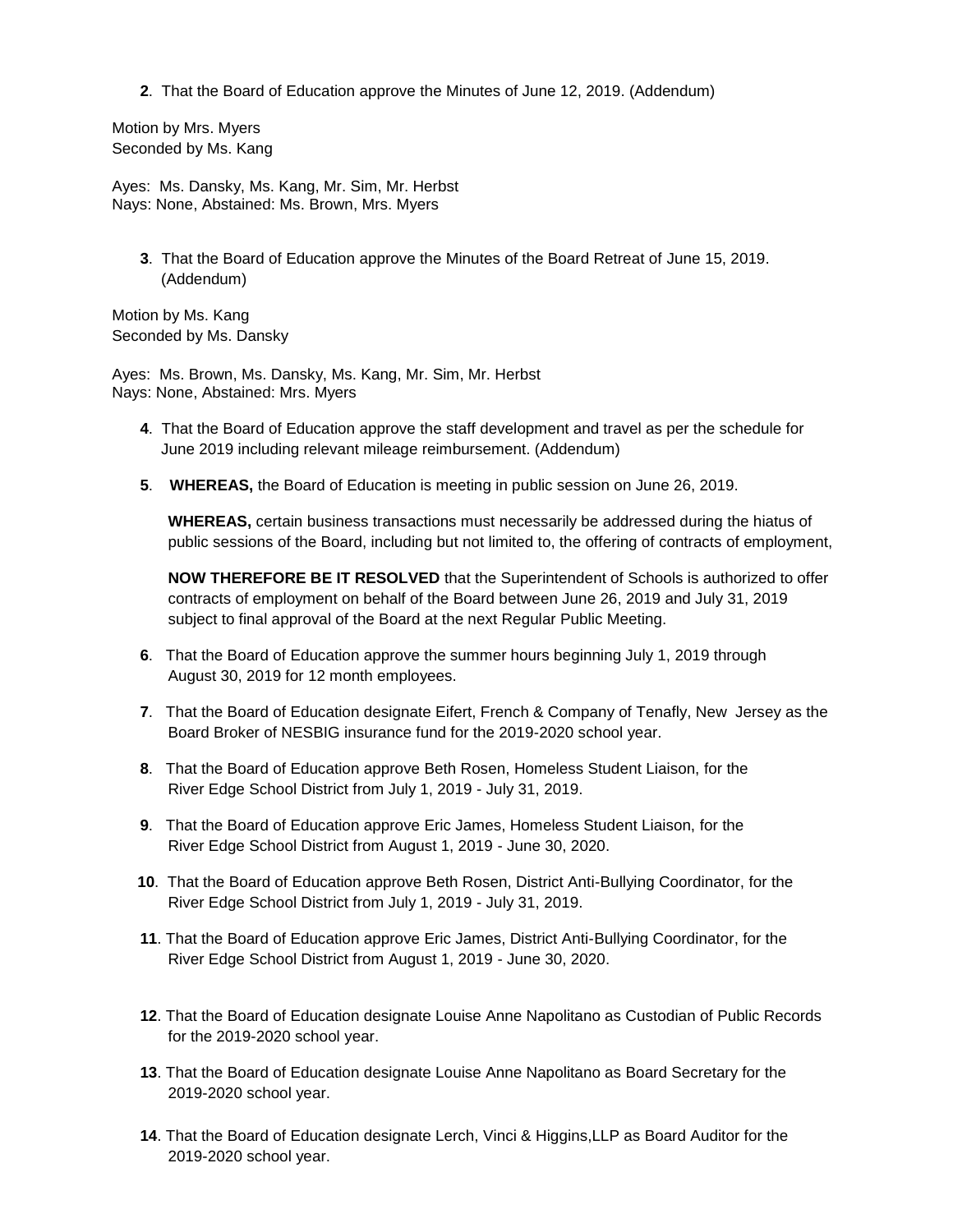- **15**. That the Board of Education designate Fogarty & Hara, Esqs., as Board Attorney for the 2019-2020 school year.
- **16**. That the Board of Education designate DiCara/Rubino Architects as Board Architect for the 2019-2020 school year.
- **17**. That the Board of Education designate Wilentz, Goldman, and Spitzer as Bond Attorney for the 2019-2020 school year.
- **18**. That the Board of Education approve, with the recommendation of the Superintendent approve the Stronge Model to be used as the District Evaluation Rubric for Teachers, Principals, and other Certified Staff for the 2019-2020 school year.

Motion by Ms. Dansky Seconded by Mr. Sim

Ayes: Ms. Brown, Ms. Dansky, Ms. Kang, Mrs. Myers, Mr. Sim, Mr. Herbst Nays: None

### **B. CURRICULUM/EDUCATION**

**1.** That the Board of Education approve the Bilingual Waiver for the 2019-2020 school year.

Motion by Mr. Sim Seconded by Ms. Brown

Ayes: Ms. Brown, Ms. Dansky, Ms. Kang, Mrs. Myers, Mr. Sim, Mr. Herbst Nays: None

# **C. BUILDING & GROUNDS** - None

### **D. FINANCE/GRANTS/GIFTS**

- **1**. That the Board of Education authorize Office Account Signatures to the following individuals to approve the Petty Cash Reimbursements:
	- Louise Anne Napolitano, Board Secretary/Business Administrator
	- Dr. Tova Ben Dov, Superintendent of Schools

FURTHER, that the maximum allowable amount per warrant be established at \$125.00 providing all necessary claims are found to be in order according to the law.

**2**. That the Board of Education Designate Purchasing Agent:

**WHEREAS,** the recent changes to the Public School Contracts Law gave Boards of Education the ability to increase their bid threshold up to \$40,000 and

**WHEREAS,** N.J.S.A. 18A:18A-3A, permits an increase the bid threshold is a Qualified Purchasing Agent is appointed as well as granted the authorization to negotiate and award such contracts below the bid threshold: and

**WHEREAS,** A.C**.** 5:34-5 et seq. establishes the criteria for qualifying as Qualified Purchasing Agent; and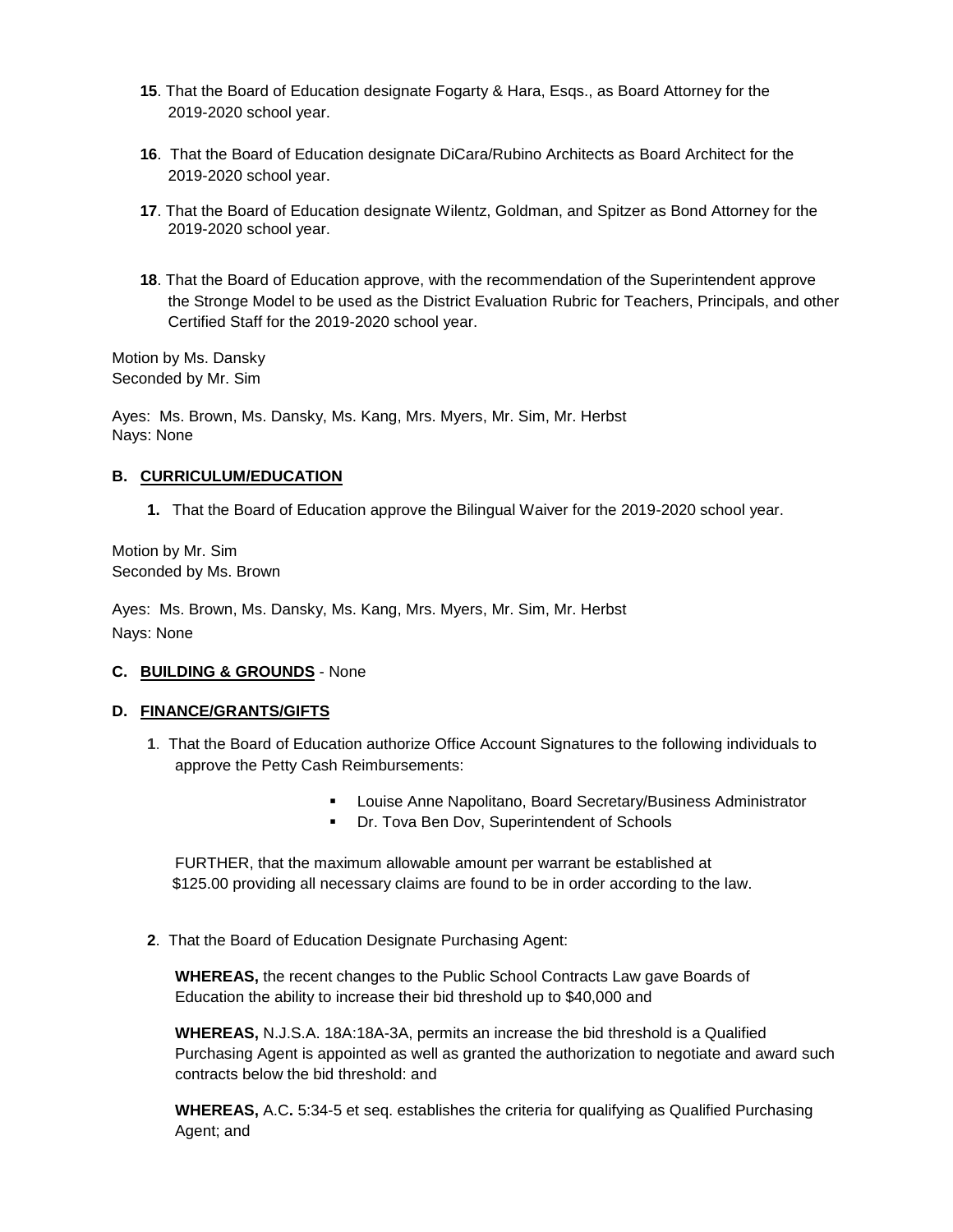**RESOLVED,** that the governing body of the River Edge Board of Education in the County of Bergen, in the State of New Jersey hereby establishes its bid threshold at \$40,000; and be it further

**RESOLVED,** that the governing body hereby appoints Louise Anne Napolitano as the Purchasing Agent to exercise the duties of a purchasing agent pursuant to N.J.S.A.18A: 18A-2b, with specific relevance to the authority, responsibility, and accountability of the purchasing activity of the Board of Education.

- **3**. That the Board of Education approve the bills & claims dated June 2019 totaling \$677,089.69 including checks #42254 through #42375. Payrolls dated May 15, 2019 and May 31, 2019, totaling \$1,186,764.26 issued therefore, a copy of such warrants list be attached as part of these minutes. (Addendum).
- **4**. That the Board of Education approve the Budget Transfers for the school year 2018- 2019 as of April 30, 2019 and May 31, 2019. (Addendum)
- **5**. That the River Edge Board of Education approve the Secretary's and Treasurer's Reports for the period ending April 30, 2019 and May 31, 2019. (Addendum)

Further, we certify that as of April 30, 2019 and May 31, 2019 after review of the secretary's monthly financial report (appropriations section) and upon consultation with the appropriate district officials, to the best of our knowledge no major account or fund has been over expended in violation of N.J.A.C. 6A:23-2.11 and that sufficient funds are available to meet the districts financial obligation for the remainder of the fiscal year. (Addendum)

**6**. That the Board of Education approve the FY 2019-2020 tuition for out-of-district students attending River Edge Schools as follows:

| Kindergarten                 | \$10,611 |
|------------------------------|----------|
| Grades 1-5                   | \$11,753 |
| Grade 6                      | \$11,828 |
| Multiple Disabled (10 month) | \$60,219 |
| Autistic (10 month)          | \$73,990 |

**7**. That the Board of Education approve the FY 2019-2020 tuition for students attending River Edge Schools as follows:

| Pre-K (3 days) | \$2,715 |
|----------------|---------|
| Pre-K (4 days) | \$3,340 |

 **8**. That the Board of Education approve the acceptance and submission of the application for the SFY 2020 IDEA-B Grant as follows:

| <b>Basic IDEA Grant</b> | \$190.812       | Pre-School Idea Grant \$17,294 |                |
|-------------------------|-----------------|--------------------------------|----------------|
| Basic Non-Public        | \$203.449       | Pre-School Non-Public          | $\Omega$       |
|                         | Total \$394,261 |                                | Total \$17,294 |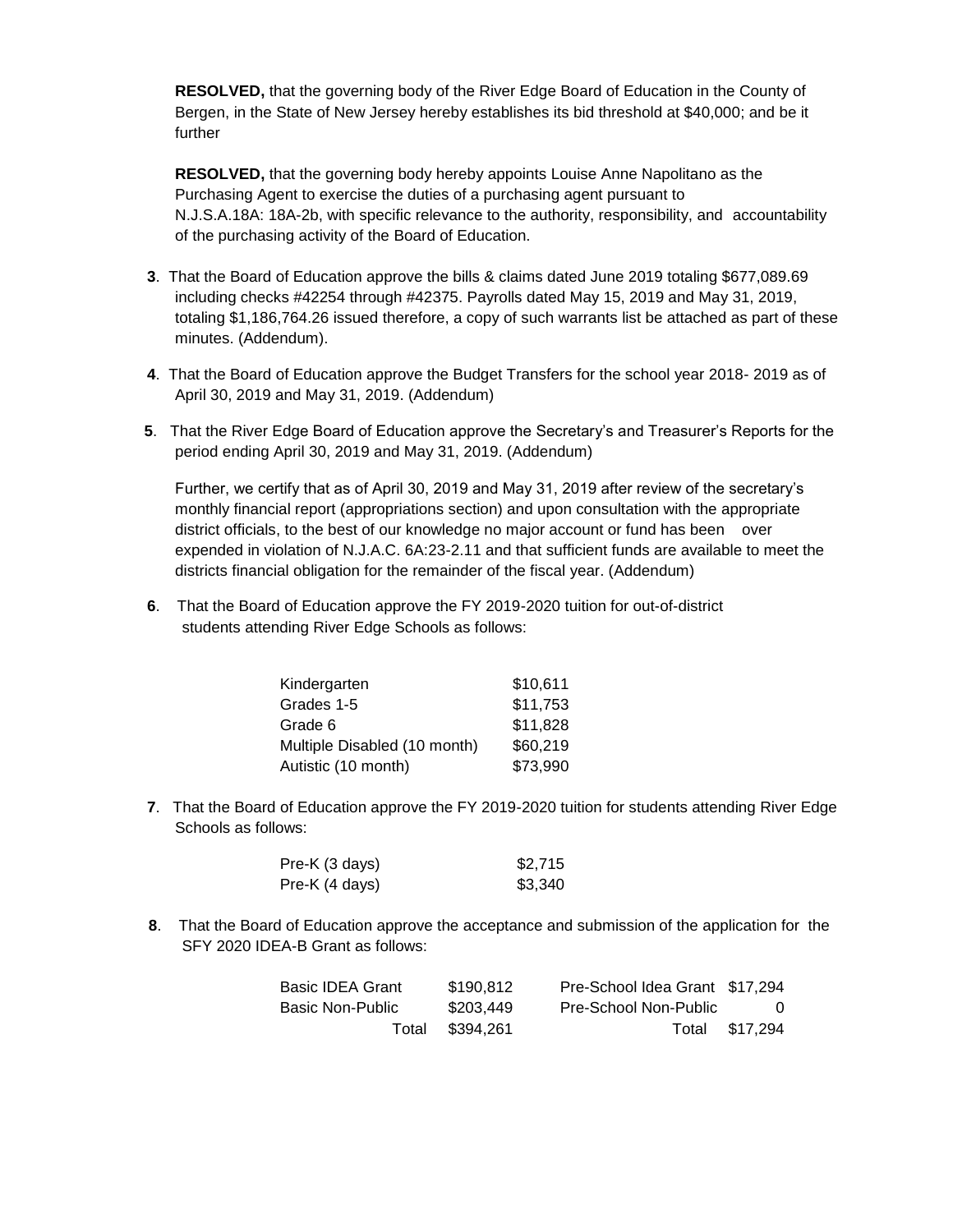**9**. **WHEREAS**, NJAC 6A:23A-14.3 and 14.4 permit a Board of Education to establish and/or deposit into certain reserve accounts at year end, and

**WHEREAS**, the aforementioned statutes authorize procedures, under the authority of the Commissioner of Education, which permit a Board of Education to transfer anticipated excess current revenue or unexpended appropriations into reserve accounts during the month of June by Board resolution, and

**WHEREAS**, the River Edge Board of Education wishes to deposit anticipated current year surplus into their Capital Reserve account and Maintenance Reserve Account at year end, and

**WHEREAS**, the River Edge Board of Education has determined to designate surplus for the year end June 30, 2019 as follows:

- Maintain a Fund Balance not-to-exceed the state mandated 2% cap plus allowable adjustments
- Plus an additional \$500,000 to be appropriated in the 2020-2021 Budget
- The excess above these amounts is to be transferred to the Capital Reserve Account in an amount not to exceed the maximum allowable amount which is defined by the districts Long Range Facility Plan

**NOW THEREFORE BE IT RESOLVED** by the River Edge Board of Education that it hereby authorizes the district's School Business Administrator to make this transfer consistent with all applicable laws and regulations.

- **10**. That the Board of Education approve the appropriation of Capital Reserve in the amount of \$38,800 to 9-12-000-400-450-10-00 for the Media Center Renovation pending County Approval per the amended Long Range Facilities Plan
- **11**.That the Board of Education approve all salaries paid for the Post Dismissal Instructional Academy for Cherry Hill students be charged to the Title I Grant for the 2019-2020 School Year.
- **12**. That the Board of Education approve the OMNI Group as the third party Plan Administrator for the District's 403b and 457 retirement plans for the 2019-2020 school year.
- **13**. That the Board of Education approve the following to solicit sales to district employees for 403b and 457 retirement plans for the 2019-2020 school year:

Aspire Financial Services AXA Equitable Life Insurance Company Security Benefit Unum Life Insurance Company of America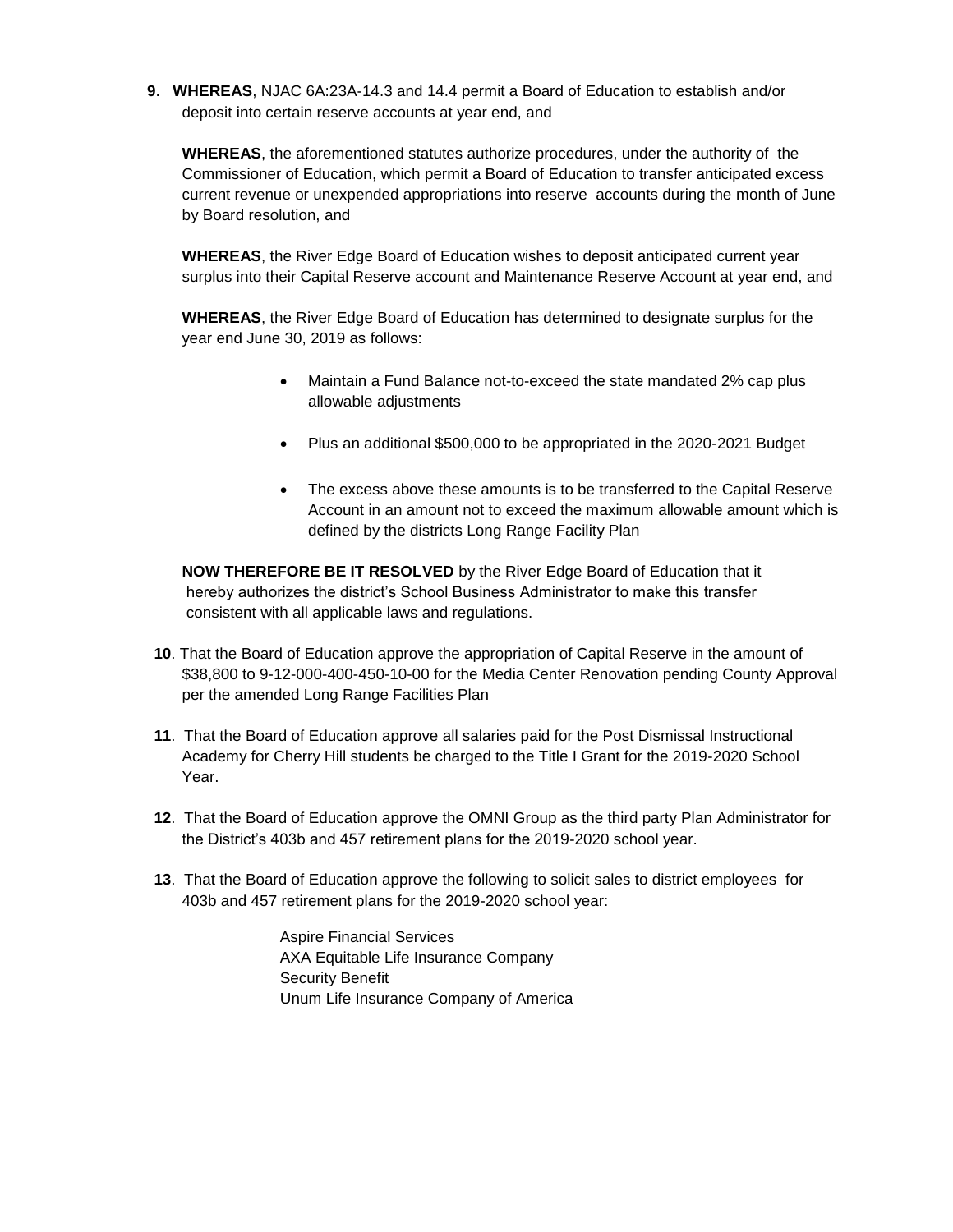**14**. **WHEREAS** the River Edge Board of Education has requested and received a detailed proposal for the replacement of multifunctional copiers; and

**WHEREAS** the River Edge Board of Education has selected to lease ten (10) new Canon digital copiers from United Business Systems (UBS) under NJ State Contract 40462.

**RESOLVED** that the River Edge Board of Education approve the **REVISED** lease agreement with Municipal Canon Financial.

Lease terms: \$1,733.73 per month for 60 months

Motion by Ms. Brown Seconded by Mrs. Myers

Ayes: Ms. Brown, Ms. Dansky, Ms. Kang, Mrs. Myers, Mr. Sim, Mr. Herbst Nays: None

# **E. PERSONNEL**

- **1**. That the Board of Education, with the recommendation of the Superintendent, approve Kathryn O' Brien, from part-time (0.5) Resource Teacher to full time (1.0) Resource Teacher, MA+15, step 8, for the 2019-2020 school year.
- **2**. That the Board of Education approve the transfer of Kathryn O' Brien, teacher from Cherry Hill School to Roosevelt School effective September 1, 2019.
- **3**. That the Board of Education accept, with regret, the resignation of Lizette Falzone, ABA Aide, effective June 30, 2019.
- **4**. BE IT RESOLVED that the River Edge Board of Education (hereinafter referred to as the "Board") appoints Louise Napolitano as the School Business Administrator/Board Secretary for the River Edge School District for the period beginning on or about July 1, 2019 and ending on June 30, 2020.

BE IT FURTHER RESOLVED that this Employment Agreement has been submitted to and approved by the Executive County Superintendent, according to standards adopted by the Commissioner of Education, pursuant to N.J.S.A. 18A:7-8(j).

BE IT FURTHER RESOLVED that the Board approves the Employment Agreement with Louise Napolitano for the position of School Business Administrator/Board Secretary for the foregoing period of appointment, which Employment Agreement is attached to this Resolution and made a part hereof.

BE IT FURTHER RESOLVED that the Board hereby authorizes the Board President and the Superintendent to execute, on behalf of the Board, the Employment Agreement by and between the Board and Louise Napolitano.

- **5**. That the Board of Education approve the employment of Stan Stevens, Supervisor of Buildings & Grounds, effective July 1, 2019 through June 30, 2020 at a salary on file in the District Office.
- **6**. That the Board of Education approve to abolish the .5 Resource Center Teacher position effective June 30, 2019 and hereby approve to create a .6 Resource Center Teacher position effective September 1, 2019.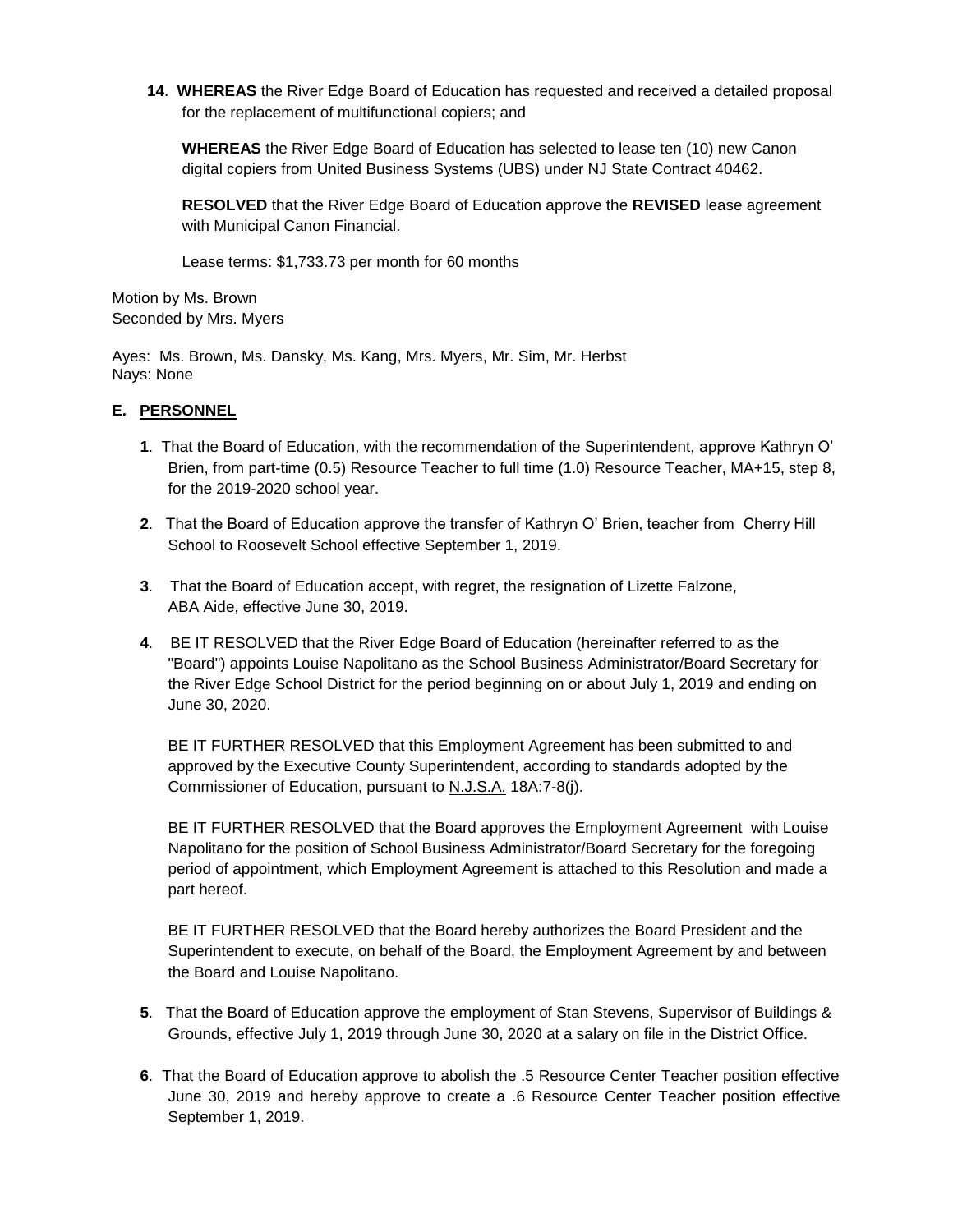- **7**. That the Board of Education, with the recommendation of the Superintendent, approve Andrea Flower for the .6 Resource Center Teacher, MA+30 step 9 for the 2019-2020 school year.
- **8**. That the Board of Education approve the salary guide for part-time hourly clerical, instructional, health and lunch aides for the 2019-2020 school year. (Addendum)
- **9**. That the Board of Education approve the 2019-2020 School Year salaries of the non-represented employees as per the attached. (Addendum)
- **10**. That the Board of Education approve the salary guide for ABA Aides 2019-2020 school year. (Addendum)
- **11**. That the Board of Education, with the recommendation of the Superintendent, approve Cynthia Sherlock, part-time clerical aide, for a maximum of 25 hours per week from July 1, 2019 through June 30, 2020.
- **12**. That the Board of Education, with the recommendation of the Superintendent, approve Maritza Vega, part-time health aide, for a maximum of 25 hours per week for the 2019-2020 school year.
- **13**. That the Board of Education, with the recommendation of the Superintendent, approve Laura Moynihan, Bus Driver, for the 2019-2020 school year.
- **14**. That the Board of Education, with the recommendation of the Superintendent, approve Donna Copolla, Bus Aide, for the 2019-2020 school year.
- **15**. That the Board of Education approve Maria Pepe as the Primary Project Aide for the 2019-2020 School Year.
- **16**. That the Board of Education, with the recommendation of the Superintendent approve Gregorio Espinosa as a Student Teacher, to commence on September 3, 2019 through December 13, 2019.
- **17**. That the Board of Education, with the recommendation of the Superintendent approve Kelsey Lapp as Student Teacher (180 hours during the fall semester and 550 hours for the spring semester), to commence on September 3, 2019 through May 8, 2020.
- **18**. That the Board of Education, with the recommendation of the Superintendent approve the following as Substitute Teachers for the 2019-2020 School Year.

Gregorio Espinosa Kelsey Lapp

- **19**. That the Board of Education, with the recommendation of the Superintendent, approve Dr. Christopher Nicpon, School Doctor, from September 1, 2019 to June 30, 2020 at an annual rate of \$3,500.
- **20**. That the Board of Education authorize the payment due the following employees for unused sick days as per the REEA contract.

Gail Funtsch Rosanne Graye Monica Schnee Nancy Watkins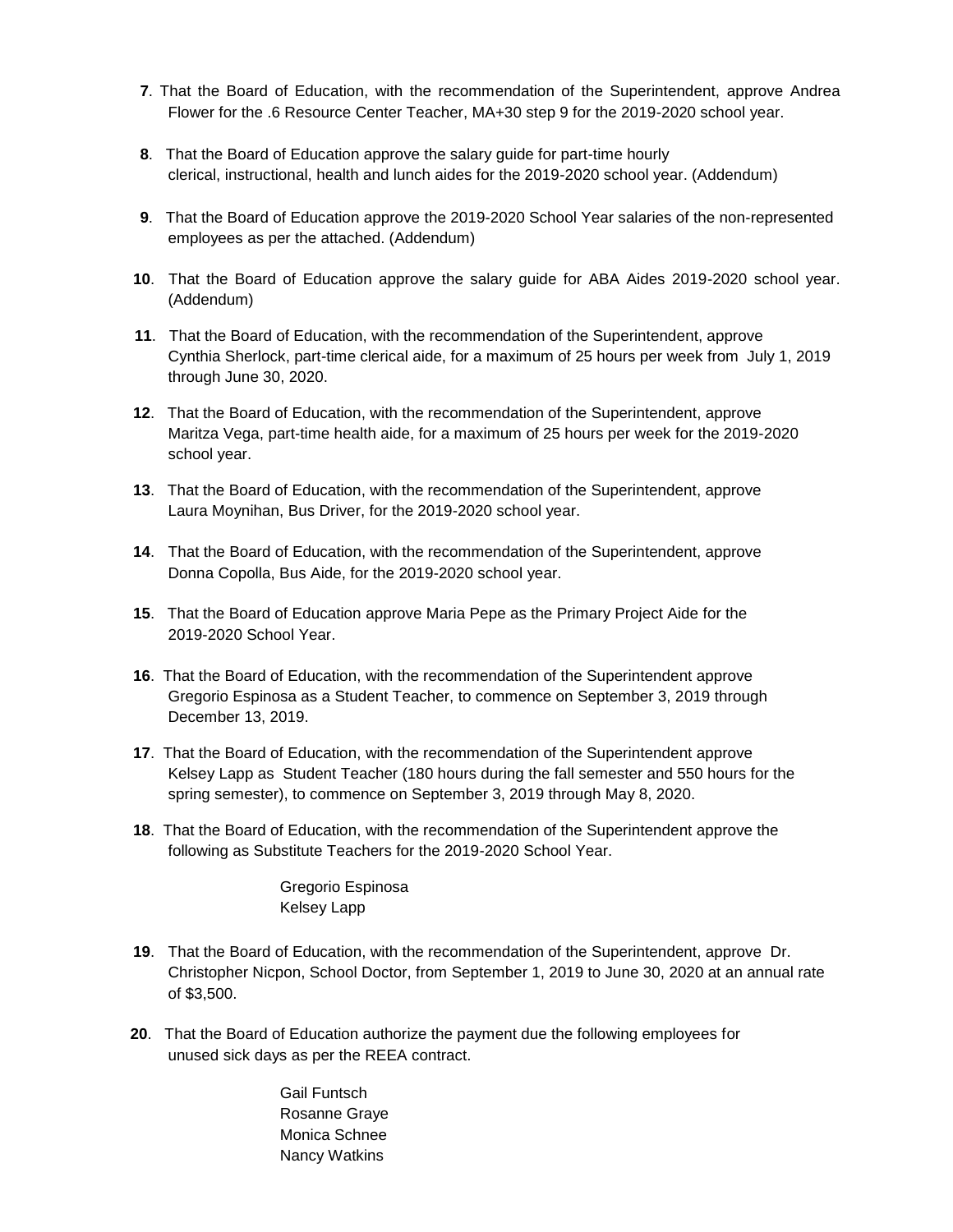**21**. That the Board of Education, with the recommendation of the Superintendent, approve the employment of the following staff for IEP Extended School Year Home Instruction, \$35.00 per hour from August 1, 2019 to August 30, 2019.

| <b>NAME</b>            | <b>HRS</b> |
|------------------------|------------|
| Alexandrea Blackwell   | 70         |
| Amanda DeLucia         | 65         |
| Nicolette Ferrigno     | 45         |
| <b>Ashley Gargiulo</b> | 30         |
| Steven Luca            | 65         |
| Paige Seifert          | 90         |
| <b>Courtney Sweet</b>  | 20         |
| Deanna Wallace         | 65         |
| Laura Yphantides       | 40         |

- **22**. That the Board of Education, with the recommendation of the Superintendent, approve Cheryl Maguire, Child Study Team Secretary, at her hourly rate not to exceed \$5,000.00, from July 1, 2019 to August 30, 2019.
- **23**. That the Board of Education, with the recommendation of the Superintendent, approve the revised hours per week for Laura Moynihan, bus driver, for the Building Bridges Extended School Year Program, at a maximum of 25 hours per week, from July 1, 2019 to July 31, 2019
- **24**. That the Board of Education, with the recommendation of the Superintendent, approve Region V for Child Study Team Meetings and Evaluations for the period beginning July 1, 2019 to August 30, 2019 up to 10 days at the Region V rate.
- **25**. That the Board of Education, with the recommendation of the Superintendent, approve the employment of Mariana Marinich and \*Andrea Meher for the Summer Enrichment Program, from June 24, 2019 to July 19, 2019 \*Pending Final Paperwork.
- **26**. That the Board of Education, with the recommendation of the Superintendent, approve Region V for a bus Aide, for the Building Bridges Extended School Year Program from July 1, 2019 to July 31, 2019 at the Region V rate.

Motion by Mrs. Myers Seconded by Ms. Kang

Ayes: Ms. Brown, Ms. Dansky, Ms. Kang, Mrs. Myers, Mr. Sim, Mr. Herbst Nays: None

# **F. RIVER EDGE SPECIAL EDUCATION**

**1**. That the Board of Education approve a Tuition Contract with the CTC Academy in Oakland, for a student whose name is on file in the Board Office. Transportation will be provided through Region V. The tuition rates are as follows:

# \$84,972.94 2019 - 2020 School Year

**2**. That the Board of Education approve a Tuition Contract with the Bergen County Special Services in Midland Park, for a student whose name is on file in the Board Office. Transportation will be provided through Region V. The tuition rate is as follows: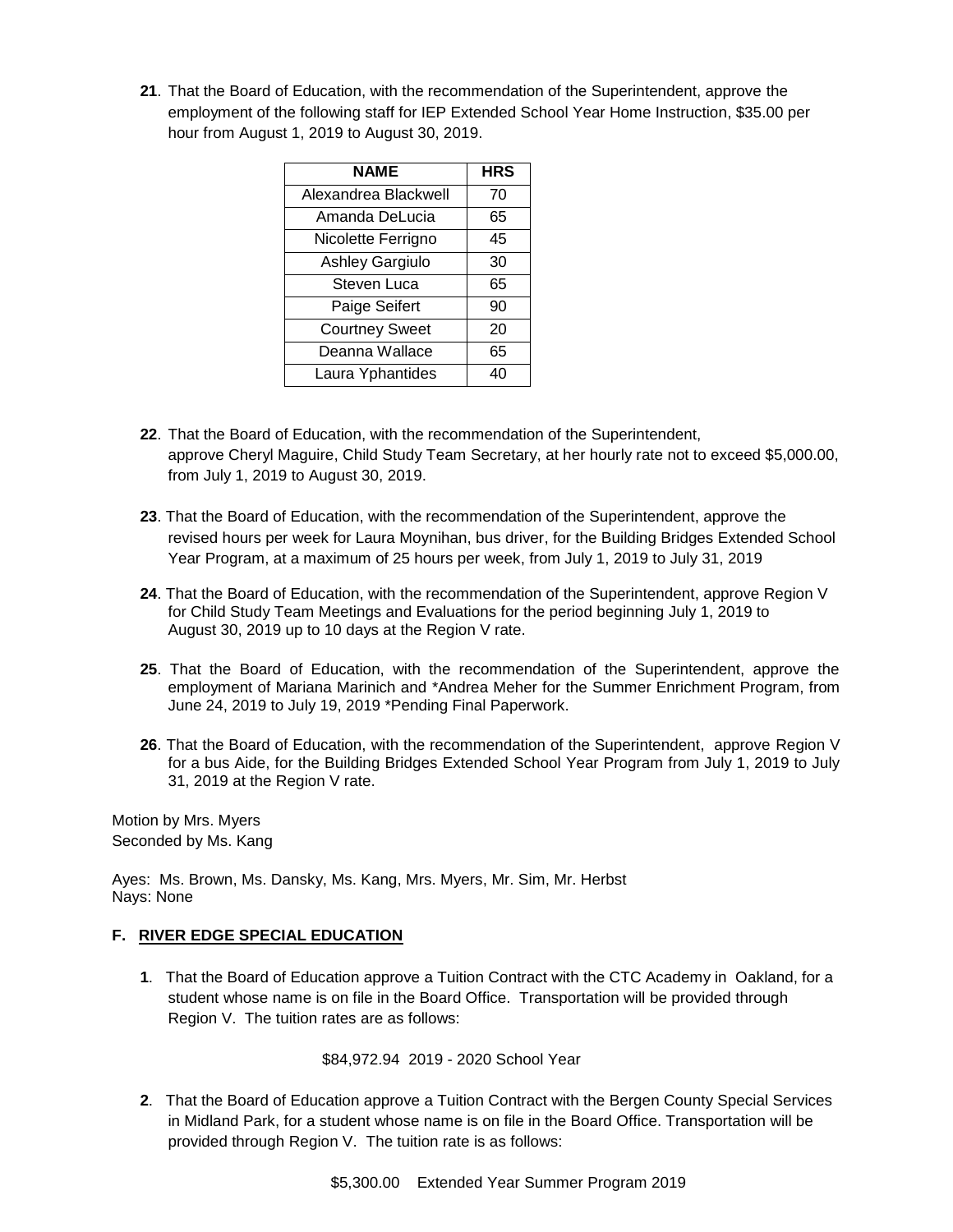**3**. That the Board of Education, with the recommendation of the Superintendent approve the following Project Scope Intern Students to assistant in New Bridge Center from July 8, 2019-July 26, 2019.

> Katrina Spelda Ryan Thomas Timothy Cheung

Motion by Ms. Kang Seconded by Ms. Dansky

Ayes: Ms. Brown, Ms. Dansky, Ms. Kang, Mrs. Myers, Mr. Sim, Mr. Herbst Nays: None

# **G. REGION V ADMINISTRATION & TRANSPORTATION**

**1**. That the Board of Education approve the bills & claims dated June, 2019 totaling \$1,341,657.53 including checks #72101 through #72289.

Motion by Ms. Dansky Seconded by Mr. Sim

Ayes: Ms. Brown, Ms. Dansky, Ms. Kang, Mrs. Myers, Mr. Sim, Mr. Herbst Nays: None

**2**. That the Board of Education approve the employment of Maureen Kerne, Region V Director, effective July 1, 2019 through June 30, 2020 at a salary on file in the District Office.

Motion by Mr. Sim Seconded by Ms. Brown

Ayes: Ms. Kang, Mr. Sim Nays: Ms. Dansky, Mr. Herbst, Mrs. Myers, Abstained: Ms. Brown

> That the Board of Education approve to move to suspend the rules which interfere with motion G.2

Motion by Mr. Sim Seconded by Ms. Dansky

Ayes: Ms. Brown, Ms. Dansky, Ms. Kang, Mrs. Myers, Mr. Sim, Mr. Herbst Nays: None

### **CLOSED SESSION**

Motion made by Ms. Dansky, Seconded by Ms. Kang to convene into closed session at 8:19 PM for a contractual matter.

### **RECONVENE**

Motion made by Mr. Sim, Seconded by Ms. Brown to reconvene the regular Public Meeting at 9:08 PM.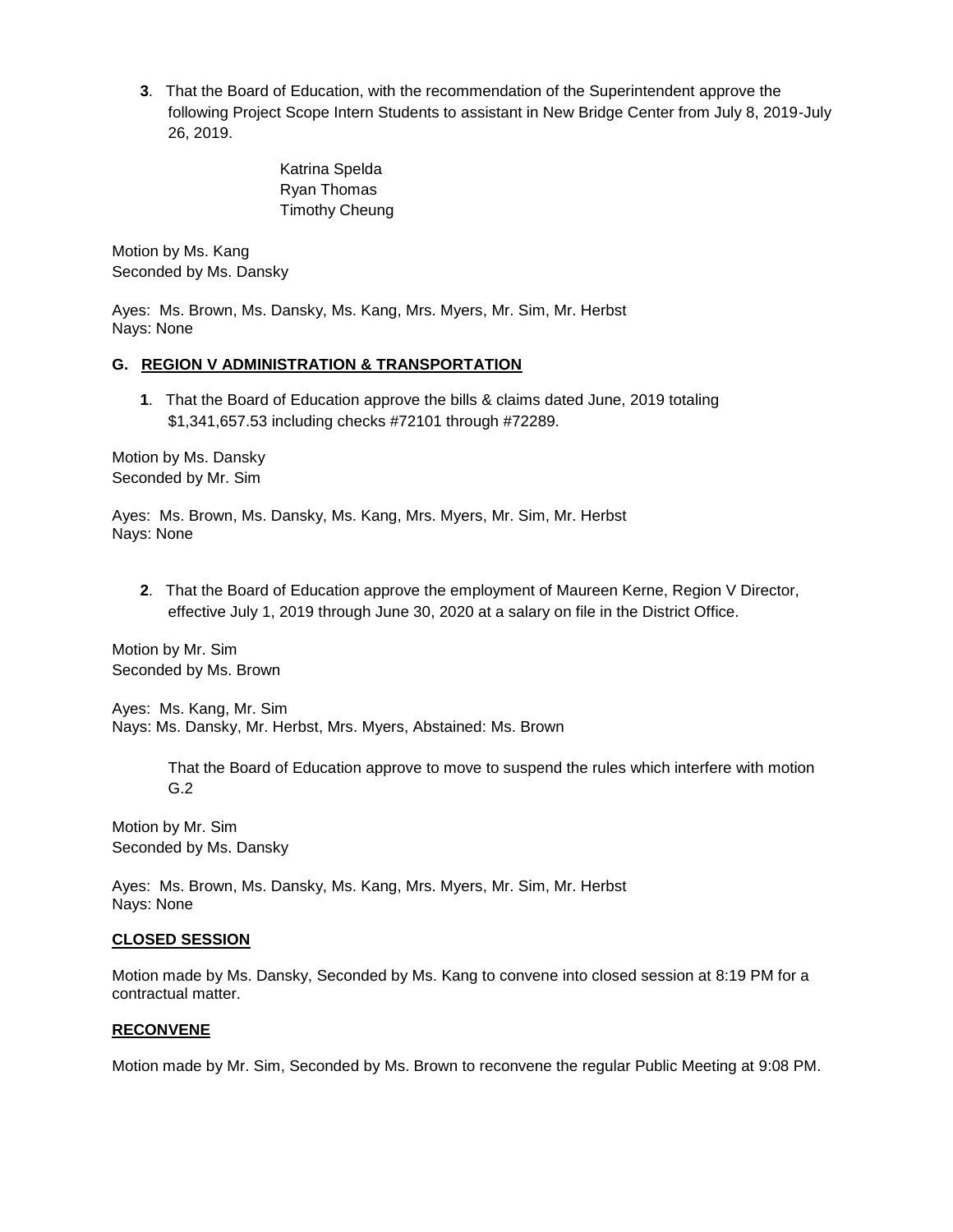That the Board of Education approve reconsider motion G.2

Motion by Mr. Herbst Seconded by Ms. Dansky

Ayes: Ms. Brown, Ms. Dansky, Ms. Kang, Mrs. Myers, Mr. Sim, Mr. Herbst Nays: None

> That the Board of Education approve the employment of Maureen Kerne, Region V Director, effective July 1, 2019 through June 30, 2020 at a salary on file in the District Office.

Motion by Ms. Dansky Seconded by Ms. Brown

Ayes: Ms. Brown, Ms. Dansky, Ms. Kang, Mrs. Myers, Mr. Sim Nays: Mr. Herbst

- **3**. That the Board of Education approve with the recommendation of the Superintendent, the employment of the Region V Staff for the 2019-2020 school year as per the attached. (Addendum)
- **4**. That the Board of Education approve Region V Budget for the 2019-2020 school year.

### **5**. **Resolution Approving Student Transportation Activities**

The Region V/River Edge Board of Education, pursuant to N.J.A.C. 6A:27-9.2 (b) (c), recognizes the need to seek competitive bid prices for student transportation services for member districts and therefore, approves the following:

*Preparation of Student Transportation Bid Specifications*

Maureen Kerne, Region V Director and Nestor R. Ortiz, Region V Transportation Coordinator, in consultation with Louise A. Napolitano, School Business Administrator/Board Secretary, are designated to prepare all student transportation bid specifications for the board of education.

Reference—N.J.A.C. 6A:27-9.2 (c)

*Opening of Student Transportation Bids*

The School Business Administrator/Board Secretary is authorized to open all student transportation bids and publicly announce the contents. In the absence or unavailability of the School Business Administrator designates Maureen Kerne Region V Director, and Nestor R. Ortiz, Region V Transportation Coordinator, to do open all student transportation bids and publicly announce the contents. Reference— N.J.A.C. 6A:27-9.2 (b)

*Approval of Student Transportation Bid Specifications*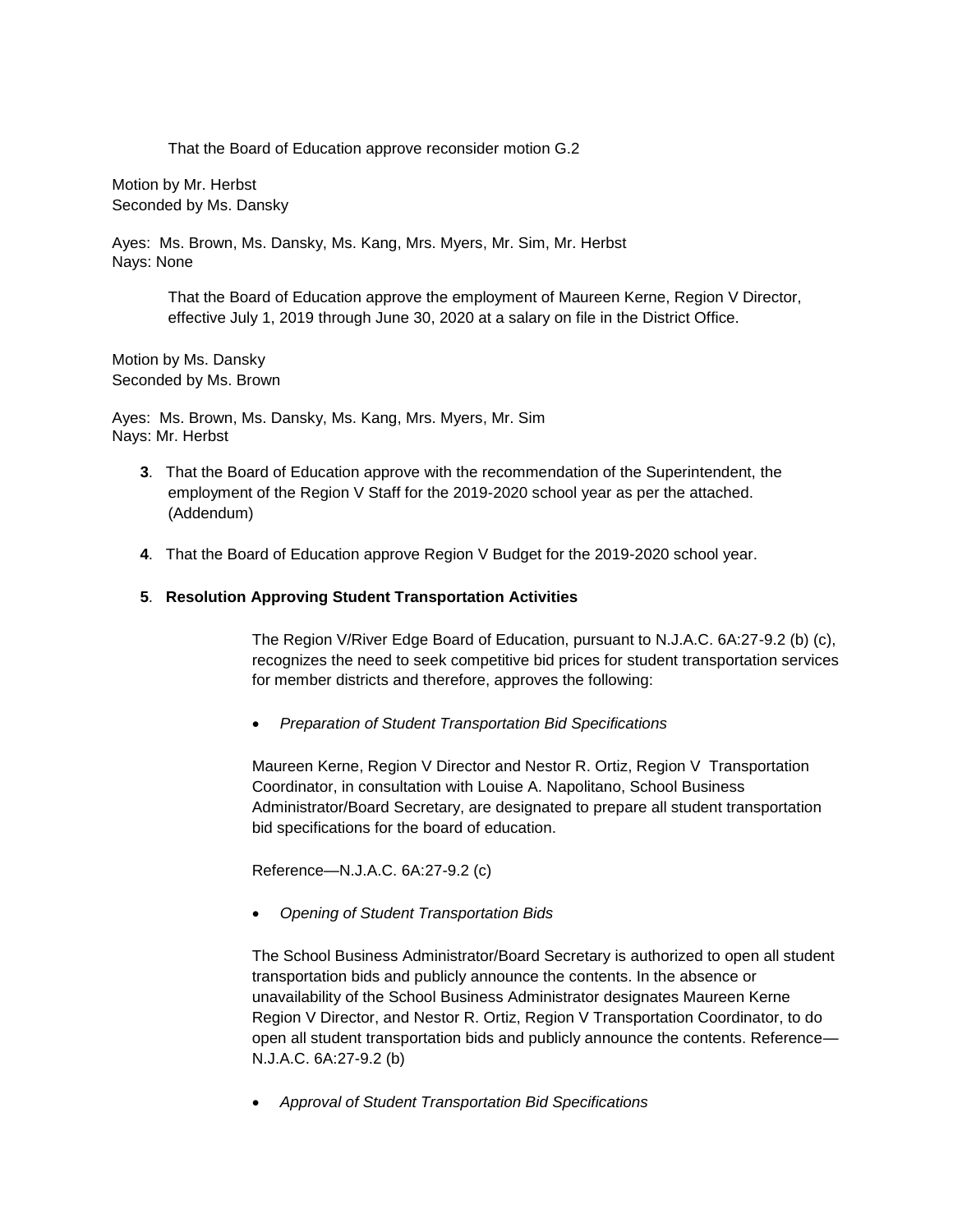The board of education hereby approves the student transportation bid specifications as prepared by Maureen Kerne, Region V Director and Nestor R. Ortiz, Region V Transportation Coordinator. The bid specifications will be sent to the Executive County Superintendent of Schools for review and approval. Reference—N.J.A.C. 6A:27-9.2 (c)

**6**. That the Board of Education approve the following Quote Contract for the 2018-2019 school year:

| Route #. | Transporter                   | Per Diem |
|----------|-------------------------------|----------|
|          | <b>Swift Medical Services</b> | \$150.00 |

**7**. That the Board of Education approve the following Addendum Contract for the 2018-2019 school year:

| Route # | Transporter            | Per Diem |
|---------|------------------------|----------|
| 2162    | Soliman Transportation | \$202.90 |

- **8**. That the Board of Education approve the following Transportation Contractors for the 2019-2020 school year:
	- **Transporter** Guiding Star Transit Inc J&W Financial LLC New Start School Transportation
- **9**. Be it resolved that the Region V Council for Special Education will operate a Workforce Investment Board (WIB) Grant-funded Work Readiness Program (Project SCOPE) for its member districts and be it further resolved that the River Edge Board of Education, upon recommendation of the Superintendent, approves the grant allocation of \$50,000.00 for 2019-2020 from the Bergen County Technical Schools and the Bergen County Workforce Investment Board for the Region V WIOA In-School Youth program (Project SCOPE). The grant funding will run from July 1<sup>st</sup>, 2019-June 30<sup>th</sup>, 2020. The Board further resolves the approval of the following SCOPE staff for the grant period July  $1^{st}$ , 2019 – June 30<sup>th</sup>, 2020.

| Christopher Koble        | Job Coach | <b>SCOPE Grant</b> |
|--------------------------|-----------|--------------------|
| Danny Gareri             | Job Coach | <b>SCOPE Grant</b> |
| Jason Grabelsky          | Job Coach | <b>SCOPE Grant</b> |
| John P. Mullen           | Job Coach | <b>SCOPE Grant</b> |
| Mabel Bonilla            | Job Coach | <b>SCOPE Grant</b> |
| Pene Weber               | Job Coach | <b>SCOPE Grant</b> |
| <b>Richard Schonfeld</b> | Job Coach | <b>SCOPE Grant</b> |
| Dorthea Welch            | Job Coach | <b>SCOPE Grant</b> |
|                          |           |                    |

**10**. Be it resolved that the Region V Council for Special Education will provide shared services for its member districts and be it further resolved that the River Edge Board of Education**,** upon approval of the Region V Superintendents Advisory Council, awards the following contracts to provide Direct Services, Evaluations and Nursing services to member districts for the period 7/1/2019 – 6/30/2020.

| Carefinders Total Care LLC                 | Nursing                               |
|--------------------------------------------|---------------------------------------|
| Delta T Group North Jersey Inc.            | Nursing, Direct Services, Evaluations |
| Bayada Home Health Care                    | Nursing                               |
| Epic Health Services Inc.                  | Nursing                               |
| Eastern Nursing Services Inc.              | Nursing                               |
| <b>DBA Priority Nursing Services</b>       |                                       |
| Advanced Medical Personnel Services Inc.   | <b>Direct Services, Evaluations</b>   |
| Innovative Therapy Group                   | <b>Direct Services, Evaluations</b>   |
| <b>Cumberland Therapy Services LLC DBA</b> | <b>Direct Services, Evaluations</b>   |
| The Stepping Stones Group                  |                                       |
|                                            |                                       |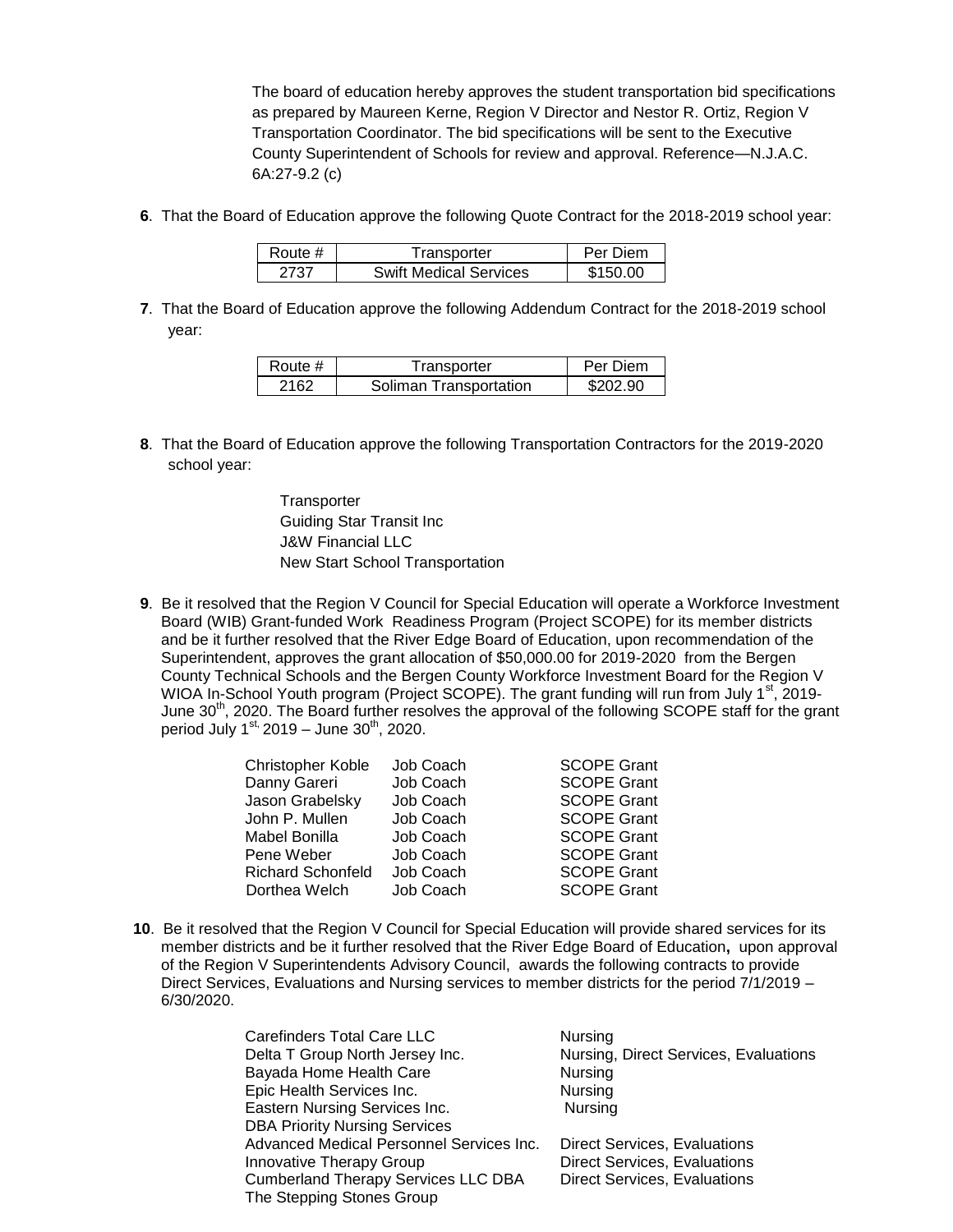**11**. Be it resolved that the Region V Council for Special Education will provide shared services for its member districts and be it further resolved that the River Edge Board of Education**,** upon recommendation of the Superintendent, approve the following Region V Transporters for member districts upon request for the 2019-2020 school year.

| A-1 Elegant Tours, Inc.                  | Transporter |
|------------------------------------------|-------------|
| 8 Transportation, LLC                    | Transporter |
| Ace Transportation Co. Inc.              | Transporter |
| Alpha Care                               | Transporter |
| American First Choice Transportation LLC | Transporter |
| <b>D&amp;M Tours</b>                     | Transporter |
| Destiny 23 LLC                           | Transporter |
| Durham Bus Service                       | Transporter |
| <b>Excel School Transportation LLC</b>   | Transporter |
| First Student Inc.                       | Transporter |
| F.S. Transportation Inc.                 | Transporter |
| Galaxia Express, LLC                     | Transporter |
| Hernandez Medical Transportation, LLC    | Transporter |
| Jacoup's Transportation                  | Transporter |
| John Leckie Inc.                         | Transporter |
| Madison Coach, Inc.                      | Transporter |
| <b>Morgan Educational Services</b>       | Transporter |
| Ombali LLC                               | Transporter |
| <b>Prime Transportation LLC</b>          | Transporter |
| Pro Trans School Transportation, LLC     | Transporter |
| R & V Transportation                     | Transporter |
| <b>RC Prime Transportation LLC</b>       | Transporter |
| Radiant Transportation Inc.              | Transporter |
| Rinaldi Transport                        | Transporter |
| Rise to Shine Transportation             | Transporter |
| <b>Rosa Scholastic Services</b>          | Transporter |
| S & D Transportation LLC                 | Transporter |
| Soliman Transportation LLC               | Transporter |
| Sun Transport                            | Transporter |
| Swift Medical Services Inc.              | Transporter |
| Time Line Transportation LLC             | Transporter |
| Town & Country Bus Co.                   | Transporter |
| <b>Triumph Invalid Coach</b>             | Transporter |
| Valley Transportation LLC                | Transporter |
| We Care School Transportation Inc.       | Transporter |
|                                          |             |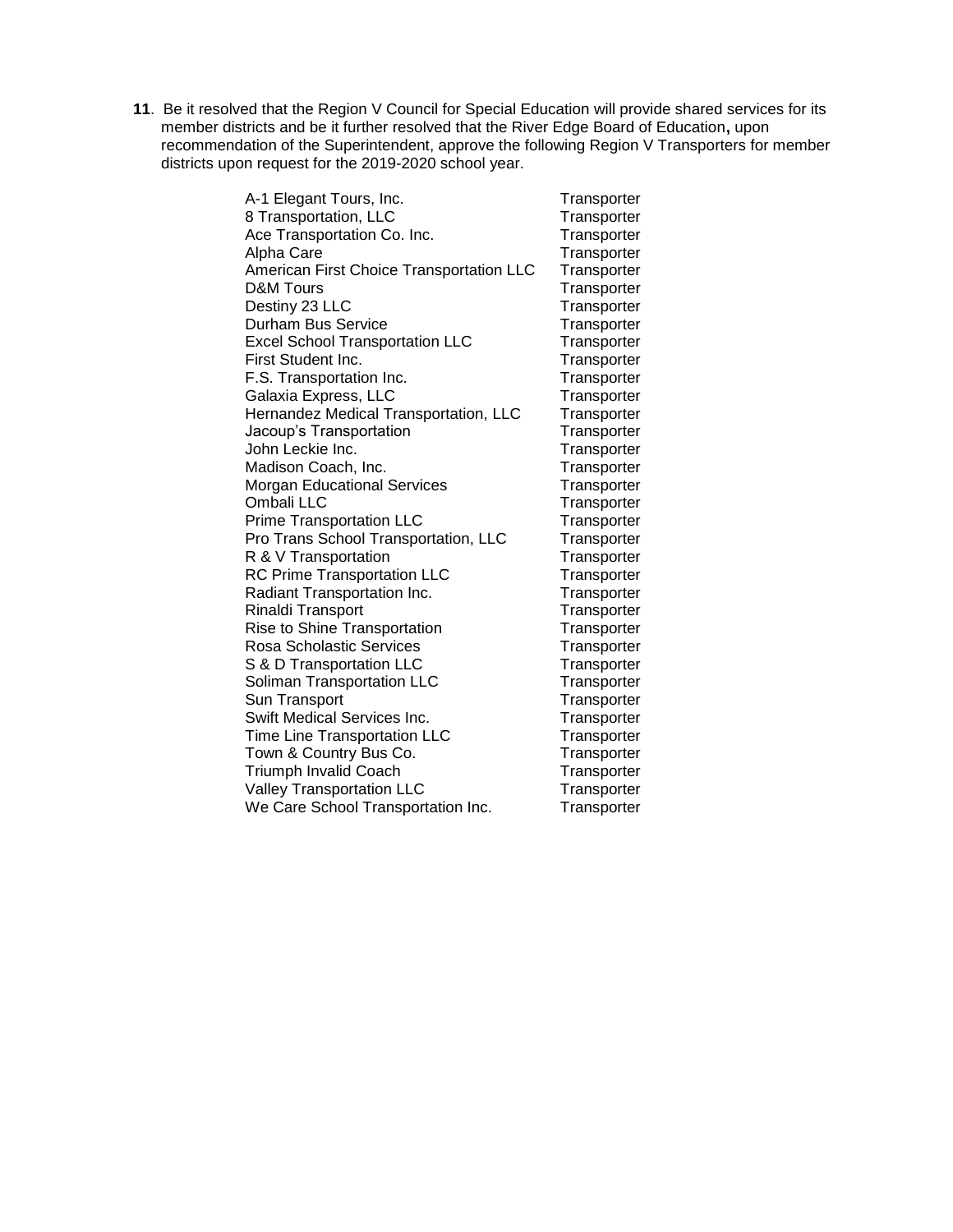**12**. Be it resolved that the Region V Council for Special Education will provide shared services for its member districts and be it further resolved that the River Edge Board of Education**,** upon recommendation of the Superintendent, approve the following Region V Shared Services Consultants, Psychologists, Learning Disabilities Teacher Consultants, Social Workers, Speech Language Specialists, Occupational and Physical Therapists, Translators to provide evaluations, direct services and consultation, to non-public and public schools for member districts upon request for the 2019-2020 school year.

| <b>Auditory Assistance LLC</b>                        | Teacher of the Deaf                         | <b>Direct Services</b>     |
|-------------------------------------------------------|---------------------------------------------|----------------------------|
| Patricia M. Carroll, Ph.D                             | Psychologist                                | Evaluator                  |
| Arlene Brofsky                                        | Social Worker                               | Evaluator                  |
| <b>Heather Gilgallon</b>                              | <b>Social Worker</b>                        | Evaluator                  |
| Ronnie Steinwolf                                      | Nonpublic                                   | Consultant                 |
| <b>Colleen Mullen</b>                                 | Psychologist                                | Evaluator                  |
| Jennifer Pappachristou                                | Psychologist                                | Evaluator                  |
| Pepa Services LLC                                     | Psychologist                                | <b>Direct Services</b>     |
| Jesse Glassman                                        | Psychologist                                | Evaluator                  |
| Dania Diaz                                            | Psychologist                                | Evaluator                  |
| Kerry Sardina                                         | Psychologist                                | Evaluator                  |
| <b>LRG 7 Corp</b>                                     | <b>Occupational Therapist</b>               | Evaluator                  |
| Yaffa Markovich OT, LLC                               | <b>Occupational Therapist</b>               | <b>Direct Services</b>     |
| Let's Schmooze LLC                                    | Speech and Language Specialist              | <b>Direct Services</b>     |
| Tobana Corp.                                          | Speech and Language Specialist              | <b>Direct Services</b>     |
| Leslie Harmony                                        | Speech and Language Specialist              | Evaluator                  |
| Jill McManus                                          | Learning Disabilities Teacher<br>Consult    | Evaluator                  |
| Theresa E. Regan Geraci                               | Learning Disabilities Teacher<br>Consult    | Evaluator                  |
| Power Grip Therapy, PC                                | <b>Physical Therapist</b>                   | <b>Direct Services</b>     |
| <b>Walk This Way Physical</b>                         | <b>Physical Therapy</b>                     | <b>Direct Services</b>     |
| Therapy, LLC                                          |                                             |                            |
| <b>Talk Time Therapies LLC</b>                        | Speech and Language Specialist              | <b>Direct Services</b>     |
| Ellen Gruber                                          | Speech and Language Specialist              | Evaluator                  |
| Pnina Fessel SLP LLC                                  | Speech and Language Specialist              | <b>Direct Services</b>     |
| Speech Therapy Plus LLC                               | Speech and Language Specialist              | <b>Bilingual Evaluator</b> |
| <b>Stacy Goldfarb</b>                                 | Learning Disabilities Teacher<br>Consultant | Evaluator                  |
| Roberta H. Cozic Speech and<br>Language Pathology LLC | Speech and Language                         | <b>Direct Services</b>     |
| Varrassi Educational<br><b>Consultants LLC</b>        | Nonpublic                                   | Consultant                 |
| Cathy Cleenput LC, LLC                                | Nonpublic                                   | Consultant                 |
| <b>B.E.S.T. For Education LLC</b>                     | Nonpublic                                   | Consultant                 |
| Deena Morris                                          | Nonpublic                                   | Consultant                 |
| Michelle Pappas                                       | Nonpublic                                   | Consultant                 |
| Corrine Pochter                                       | Nonpublic                                   | Consultant                 |
| Dianna Mosely                                         | Nonpublic                                   | Consultant                 |
| Jessica Paige Lippe                                   | <b>Public and Nonpublic</b>                 | Consultant                 |
| <b>Emmanuel Diaz</b>                                  | <b>Public and Nonpublic</b>                 | Consultant                 |
| Madeline Koransky                                     | Nonpublic                                   | Consultant                 |
| Patricia Shannon                                      | <b>Public and Nonpublic</b>                 | Consultant                 |
| Wings Behaviorism LLC                                 | Public and Nonpublic                        | Consultant                 |
| <b>Supreme Consultants</b>                            | Public and Non Public                       | Interpreters               |
| Fairleigh Dickinson                                   | Neuro Psych                                 | Evaluation                 |
| <b>Psychological Services</b>                         |                                             |                            |
| <b>Advancing Opportunities</b>                        | Assistive Technology and                    | Evaluations                |
|                                                       | Augmentative Communication                  |                            |